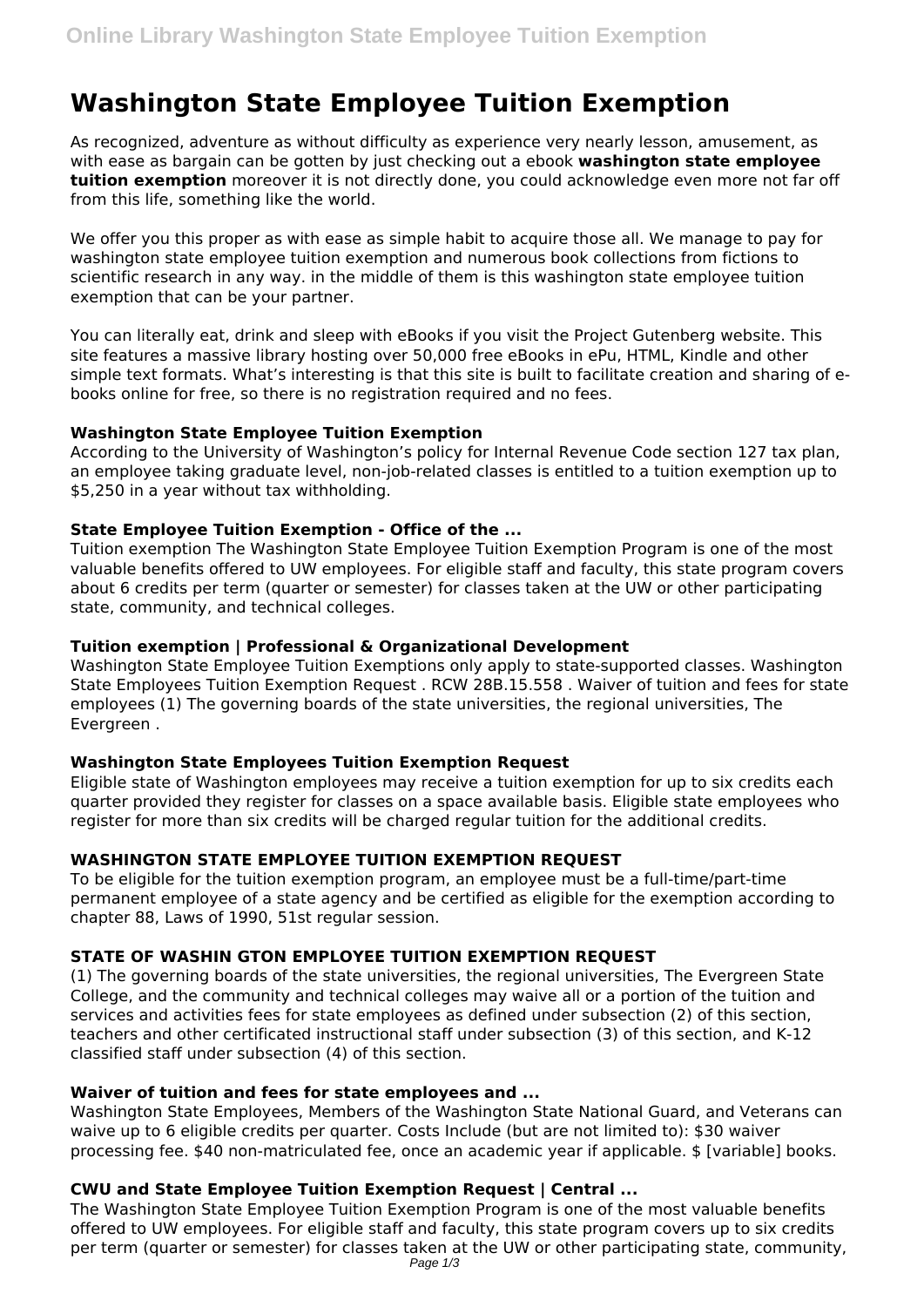and technical colleges.

### **Tuition exemption - University of Washington**

The tuition exemption program allows Washington state-funded universities and community colleges to waive the cost of six credits each quarter for people who are working as state employees. In the quarter system, six credits are roughly equivalent to one class.

### **Tuition Exemption Essentials | The Whole U**

\*Note Regarding Public School Employees: Public School Employees are considered school district employees rather than Washington State Employees, but may use the waiver if eligible under the following conditions as determined by the Washington State Legislature under RCW 28b.15.558: (3) The waivers available to state employees under this section shall also be available to teachers and other ...

### **CWU and State Employee Tuition Exemption Request | Central ...**

The campus registrar's office representative verifies the eligibility of each State of Washington employee (non-WSU) requesting the waiver. Registration The requestor must submit the Tuition Waiver Request to the campus registrar's office before the end of the second week of the current term in order to be eligible for the tuition waiver for that term.

### **60.70 Tuition Waivers–Fall and Spring Semesters | PR&F ...**

Tuition Exemption: To be eligible for the tuition exemption program, an employee must be: 1) An employee of a state agency and be certified by the agency as eligible for the exemption according to RCW 28B.15.558

### **Washington State Employee's Tuition Exemption Request The ...**

Washington state employee tuition exemption. Eligible University and state of Washington employees may enroll for and receive a tuition exemption for up to six credits each quarter, provided they enroll on a space-available basis. Eligible students are allowed to enroll for more than six credits and will be charged tuition accordingly for the ...

### **Tuition Exemption - Registration - UW Bothell**

Tuition Exemption. Body. Meet with us live every Monday-Thursday 10am-2pm on Zoom. Registration for Washington State employees. Official registration for Washington State employees employed 50% or more is on a space-available basis as described below. On the first meeting of the class, ...

### **Tuition Exemption | Seattle Central College**

Purpose: This policy prescribes university standards and related procedures for providing tuition waivers to EWU employees, Washington State employees, certain instructional employees, and certain public common school classified employees. History: This policy revises and supersedes the previous version dated March 20, 2015 and an interim version of the policy approved by the President on July ...

### **EWU 409-04: State and Instructional Employee Tuition Waivers**

A paycheck is just part of a total compensation package. In addition to pay and benefits, the state offers the following special programs for employees: Employee Assistance Program Employees may seek confidential, professional help with personal or work-related problems through the Employee Assistance Program (EAP). There is no charge for assessment or assistance.

### **Special employee programs | Office of Financial Management**

Eligible University of Washington employees may receive a tuition exemption for up to six credits each quarter provided they register on a space available basis. Eligible UW employees who register for more than six credits will receive the tuition

## **FACULTY/STAFF TUITION EXEMPTION REQUEST**

The University of Washington Tuition Exemption Program, established under the authority of RCW 28B.15.558, enables University of Washington employees, State of Washington employees and members of the Washington National Guard who have been admitted to the University of Washington, to have tuition waived for up to six credits when enrollment is on a "space-available"